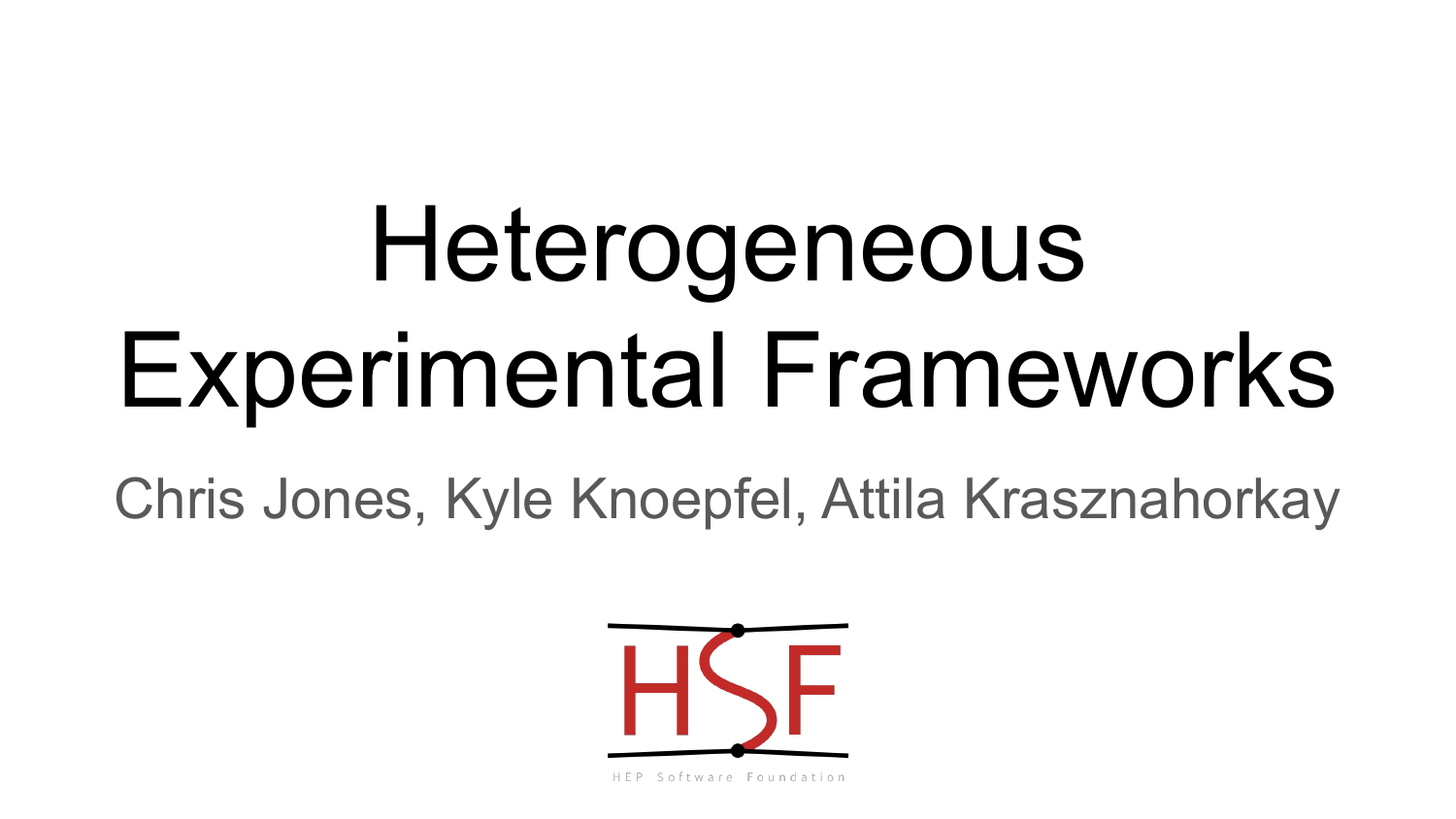# Accelerator Programming



**CPU GPU** Prepare Data  $H \rightarrow D$ Copy **Launch Calculation GPU** Idle? | Calculation | | Idle?  $D \rightarrow H$ Copy Idle Idle I Idle?

- The simplest accelerator/GPU applications do things fairly trivially
	- Copy input variable arrays to the accelerator/GPU memory
	- Launch a calculation on the accelerator/GPU
	- Wait for the calculation to finish
	- Copy the results back from the accelerator/GPU memory to the host
- Which can leave the CPU/accelerator idle for a fair amount of time...
	- However note that some of the operations are not as lightweight on the CPU as you may assume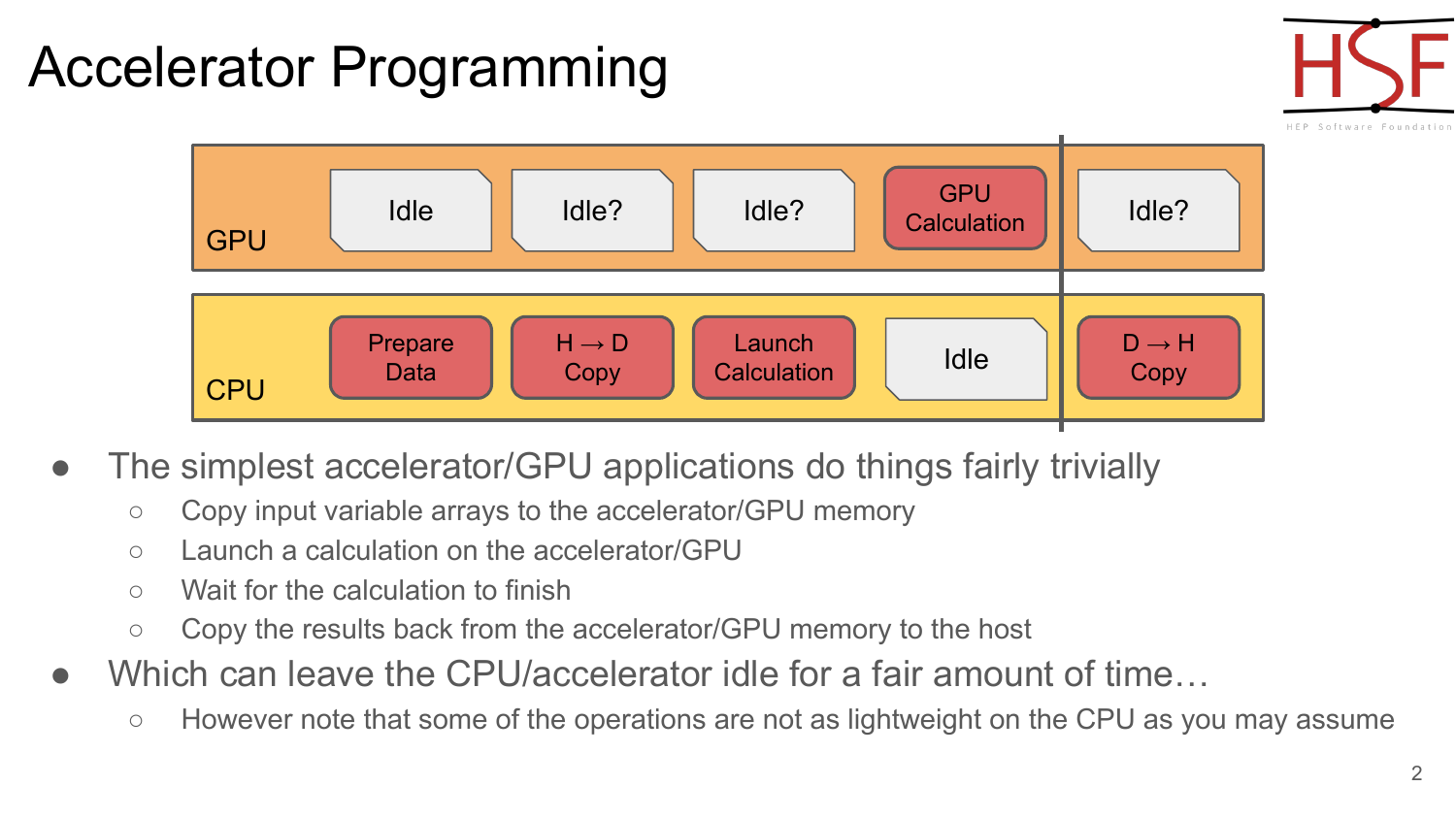## Framework Organisation Categories



#### **Separate Processes**

- Multiple (many) processes cooperate in performing a job, possibly sharing some (conditions) data in memory, and sending event data between each other through some [IPC](https://en.wikipedia.org/wiki/Inter-process_communication) method
- Each process is expected to use just one CPU core/thread, and (directly) any accelerator that it needs
- Primary Accelerator Processing
	- The framework is designed primarily around the usage of (an) accelerator(s)
	- Execution orchestration on the CPU(s) is not a primary concern, as most things happen on the accelerator(s)
- Hybrid CPU/Accelerator Processing
	- A multi-threaded (CPU) process orchestrates the execution of sub-tasks ("modules" or "algorithms"), balancing efficient CPU and accelerator usage at the same time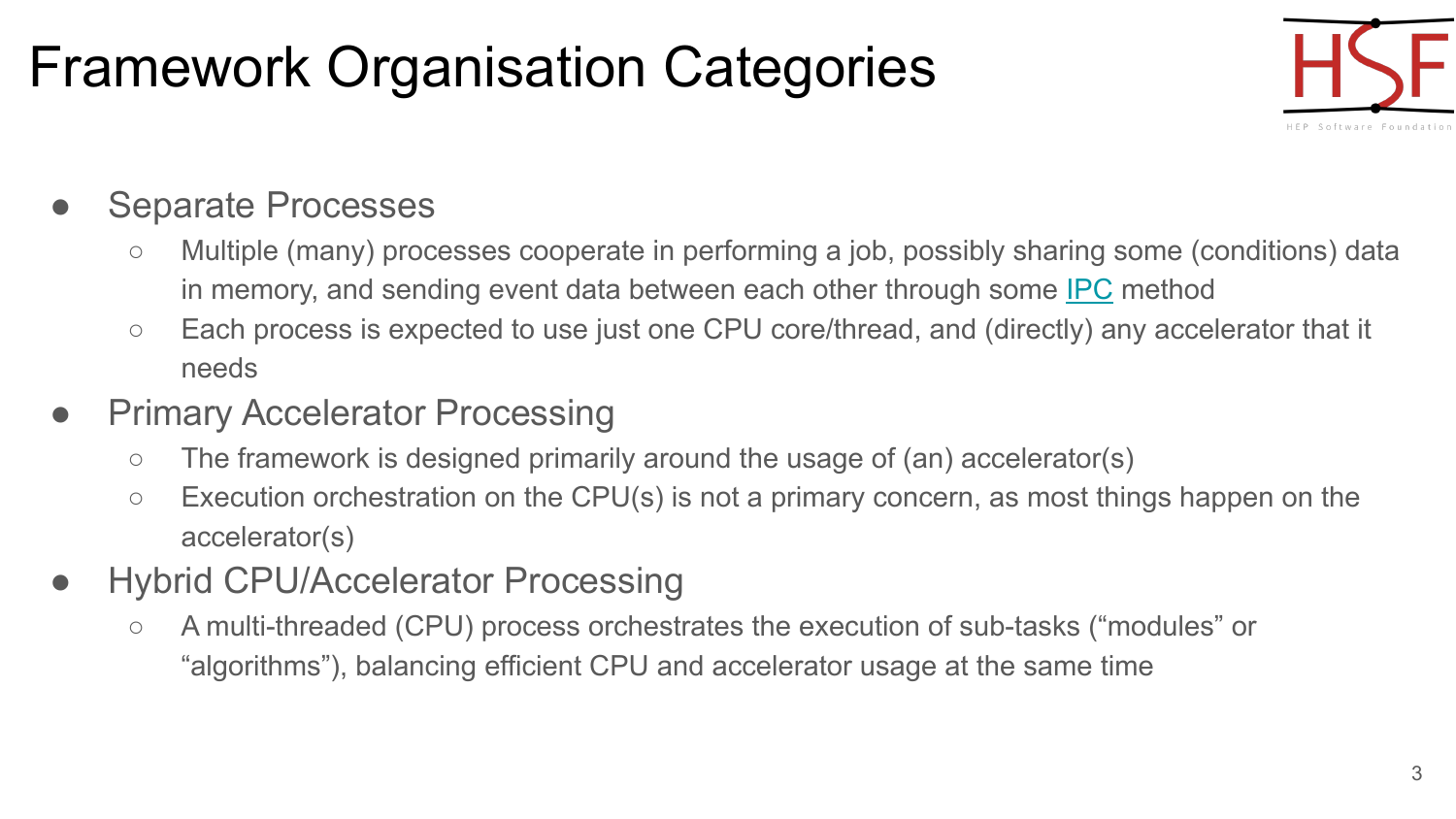#### Separate Processes



- Used by **[ALICE-](http://alice.web.cern.ch/)FAIR** (ALFA) for online reconstruction and data analysis.
- Parallelism achieved through separate processes, not multithreading, *per se*.
- Each process:
	- Executes tasks in its own memory space, avoiding thread-safety issues
	- Can access memory shared with other processes on the same node
	- Communicates with other devices/processes through (e.g. ZeroMQ) message queues
- Data is transferred between devices via the messages
- Offload to accelerators by launching another process on a GPU device
	- CPU load balancing across processes not a concern as vast majority of processing done on Accelerator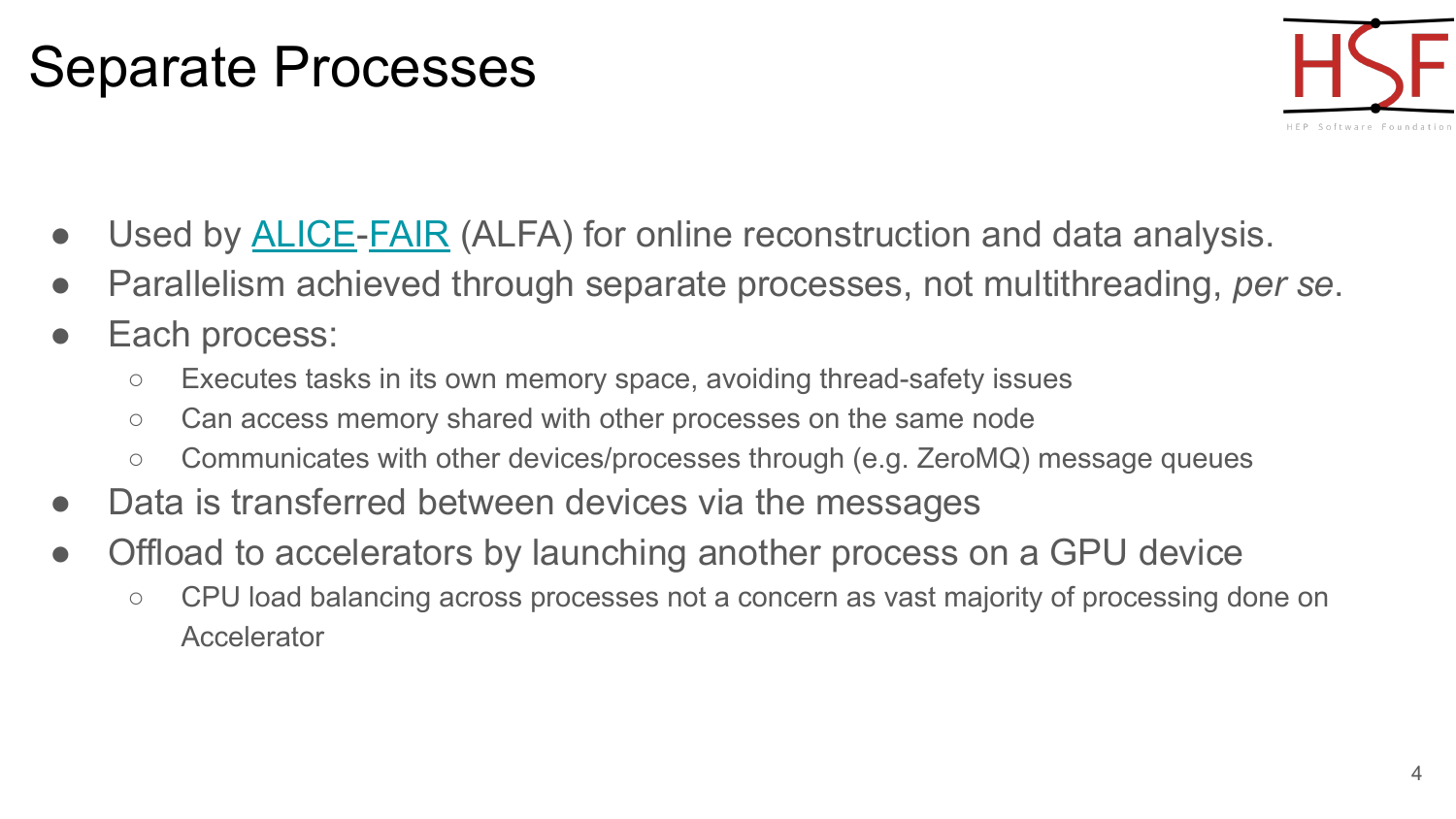#### Separate Processes



#### Pros:

- Can use a synchronous API for the offloading
- Possible to implement the offloaded calculations in a simpler way
- Cons:
	- Dynamic load-balancing is hard to achieve, ideal resource usage requires some sort of pre-run profiling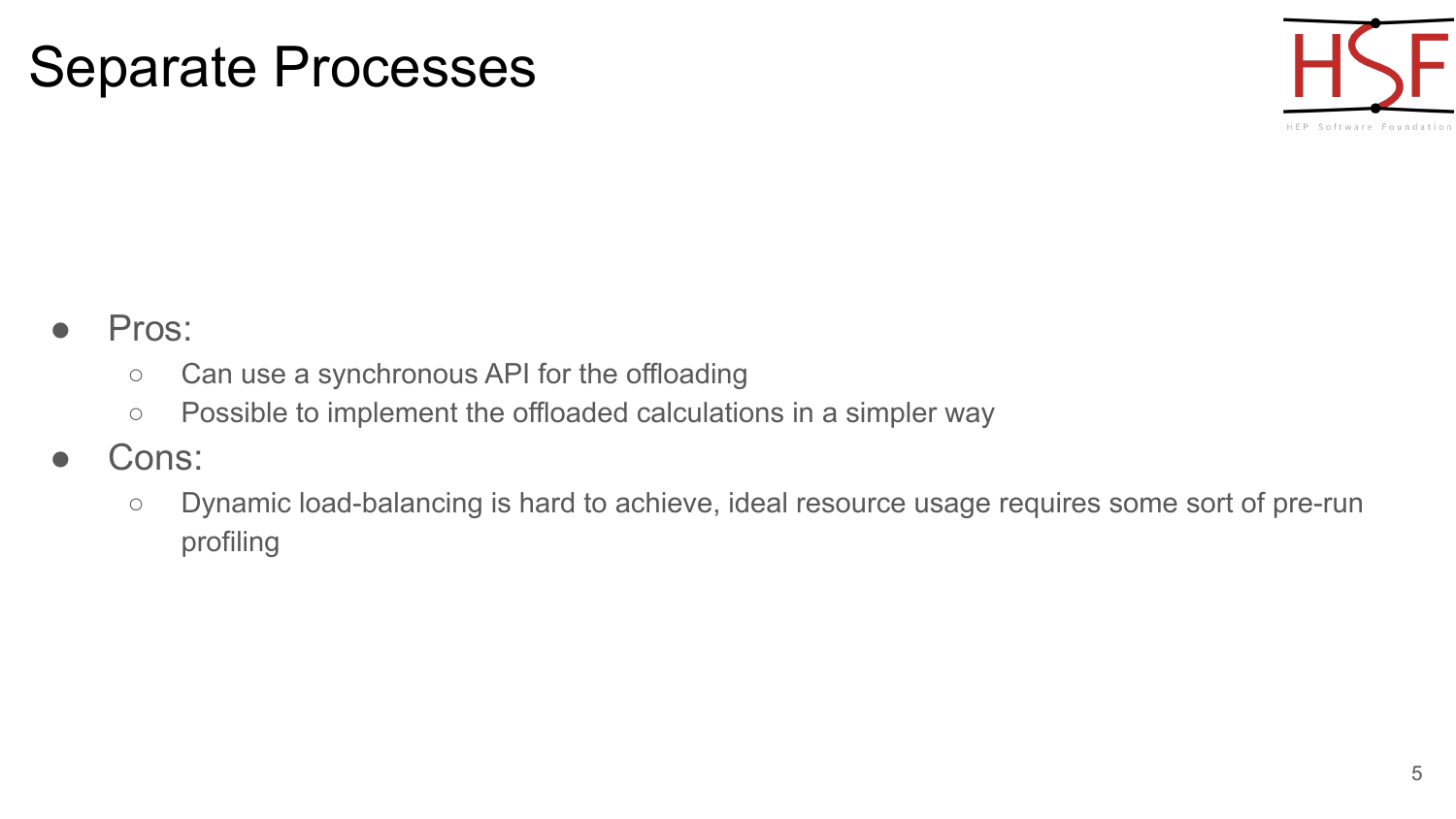## Primary Accelerator Processing



- Approach used by [LHCb](http://lhcb.web.cern.ch/) for their first trigger level ([CHEP 2019 link](https://indico.cern.ch/event/773049/contributions/3474298/attachments/1938619/3213523/vom_Bruch_Allen_chep2019.pdf))
	- Allen framework designed to support HLT execution on GPUs
- All memory allocated at start of application -- no dynamic memory management is allowed on the accelerator
- Configuring which steps to be executed happens at compile time
	- This is specific to Allen, a more dynamic configuration system is not impossible with this type of a framework
- One process running per core
	- Vast majority of computation done on Accelerator
		- CPU allowed to not be 100% occupied

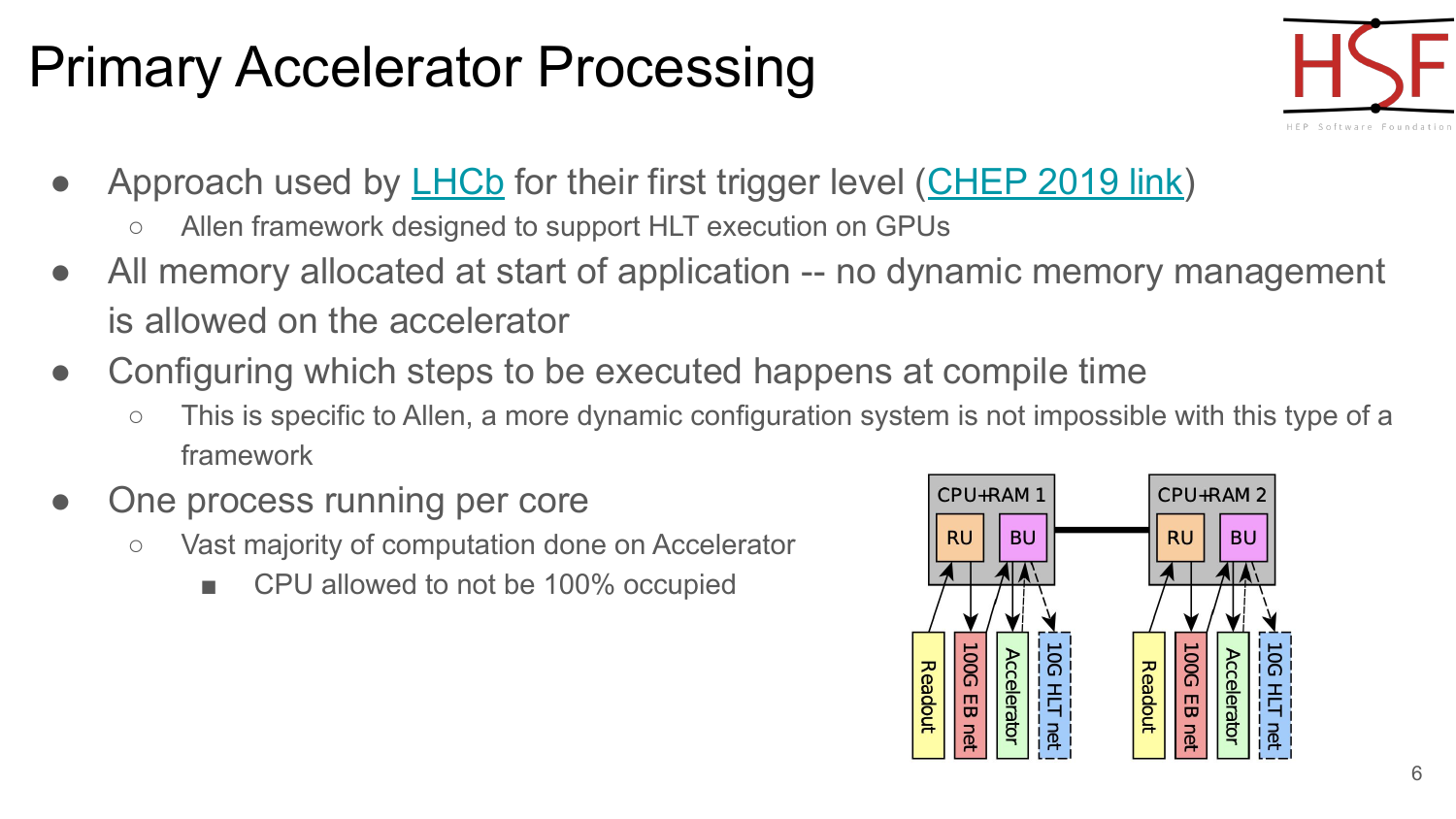### Primary Accelerator Processing



#### Pros:

- Code written to only work on a(n) (specific) accelerator can have a much better performance than code written to work both on CPUs and accelerators
- Can rely on "hardware manufacturer solutions" for optimal accelerator code organisation
- Cons:
	- Code can only run on specific types of hardware
	- Learning curve for the developers can be steep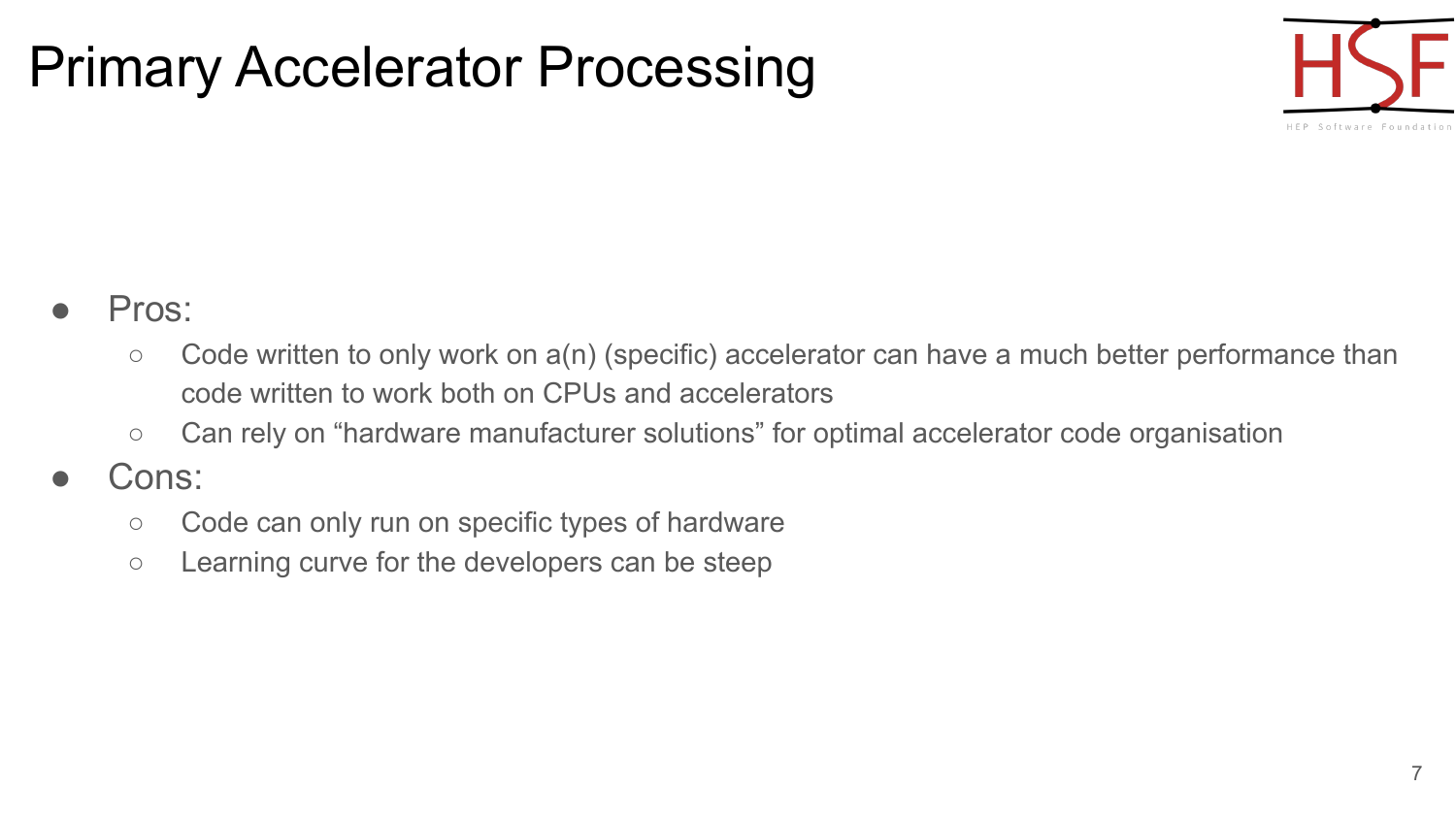#### Hybrid Approach

HEP Software Foundation

- [ATLAS](http://atlas.cern/) and [CMS](https://cms.cern/) process (relatively) large events in many, (relatively) long running steps
	- Running the different steps/modules/algorithms in parallel, using multiple [\(TBB\)](https://software.intel.com/content/www/us/en/develop/tools/threading-building-blocks.html) threads
- The execution of accelerated tasks can not be allowed to block TBB threads, as it would lead to wasted CPU resources
	- GPU calculations need to be launched asynchronously, and the framework needs to be notified about their completion -- so that tasks depending on them may be launched

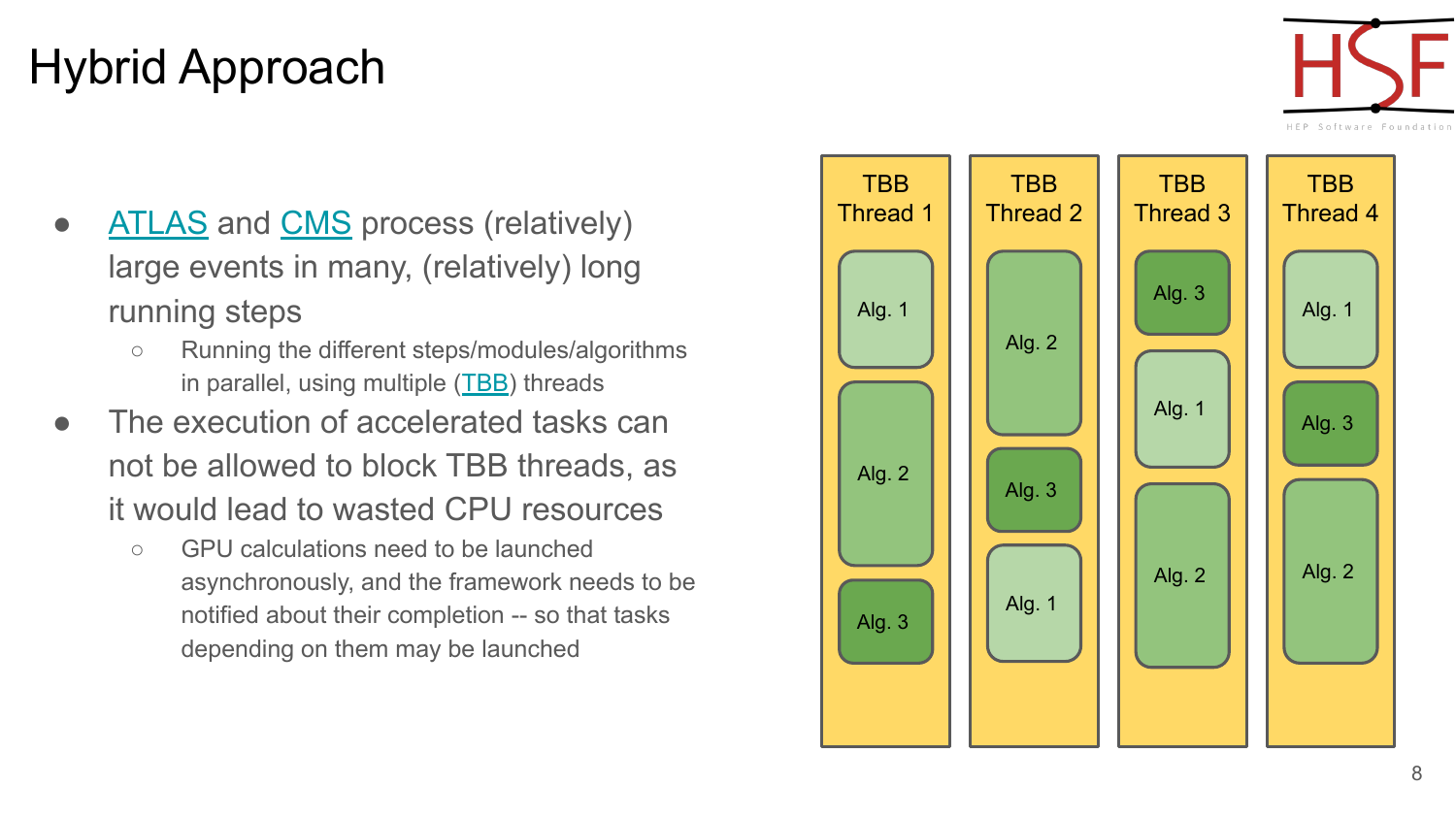#### Hybrid Asynchronous Execution (1)

- Accelerated modules need to be split into a pre- and post-execution step
	- For CPU-only operations that need to run before/after the accelerated calculation
- The goal is to let the CPU threads wait as little as possible
	- As long as the overhead from launching accelerated calculations and collecting their results is not significant, even not-super-efficient accelerated calculations speed up the overall job this way
- It is up to the framework to launch (CPU) tasks in the best way to maximise the usage of all available resources
	- Which is of course a fairly non-trivial task to do…



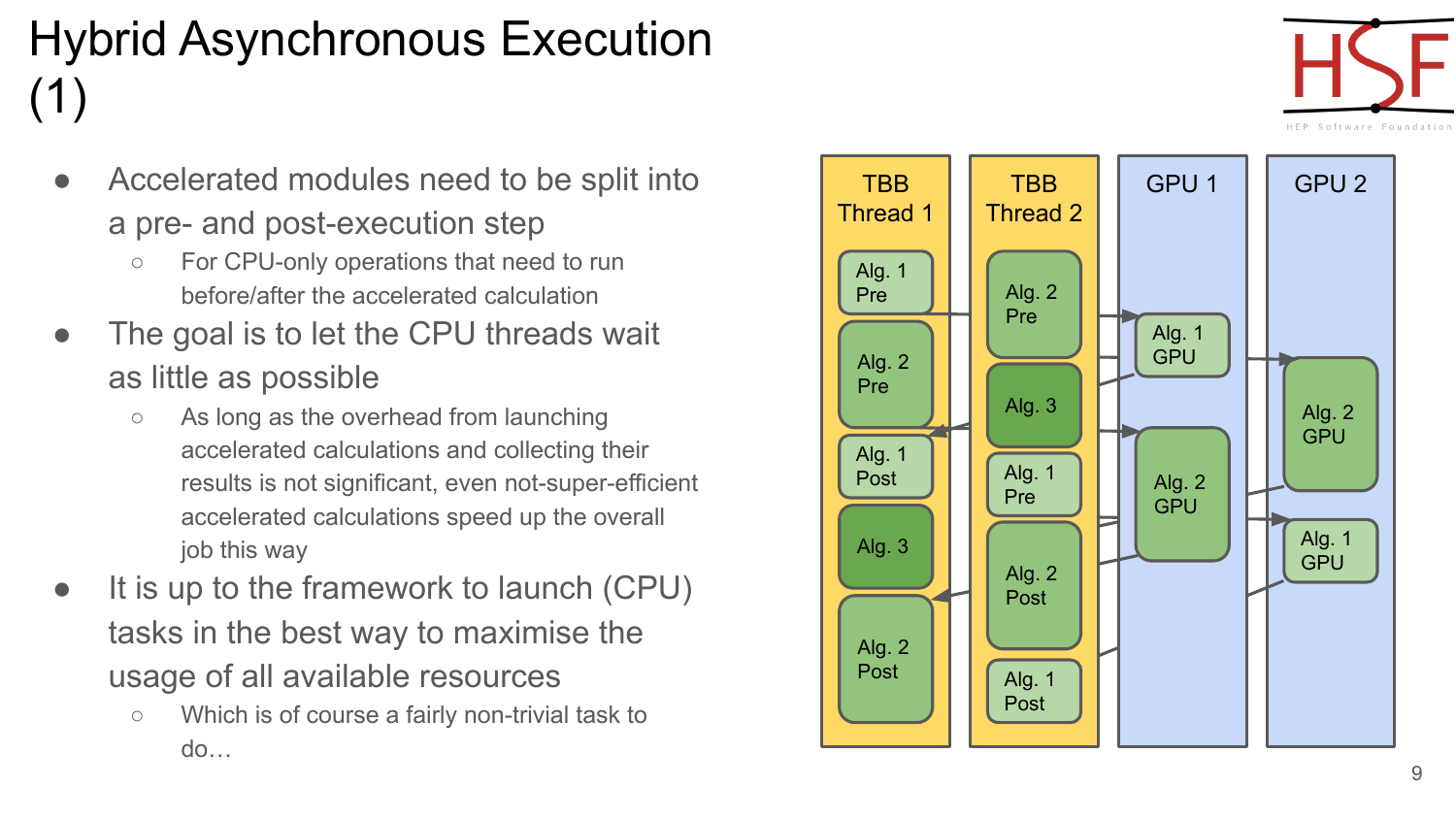# Hybrid Asynchronous Execution (2)



- There are also some other possibilities...
- The framework may not need to know explicitly about callbacks from accelerated calculations if:
	- An accelerated module/algorithm is launched in an "oversubscribed" [std::thread](https://en.cppreference.com/w/cpp/thread/thread), in which it launches the calculation, and then waits for its results using a synchronisation point
	- If the pre-/post-execution steps are CPU intensive, they can still be "outsourced" into TBB tasks, which would coordinate with the other calculations launched by the framework
- This setup's performance can be similar to the one explained previously, in some simple artificial tests…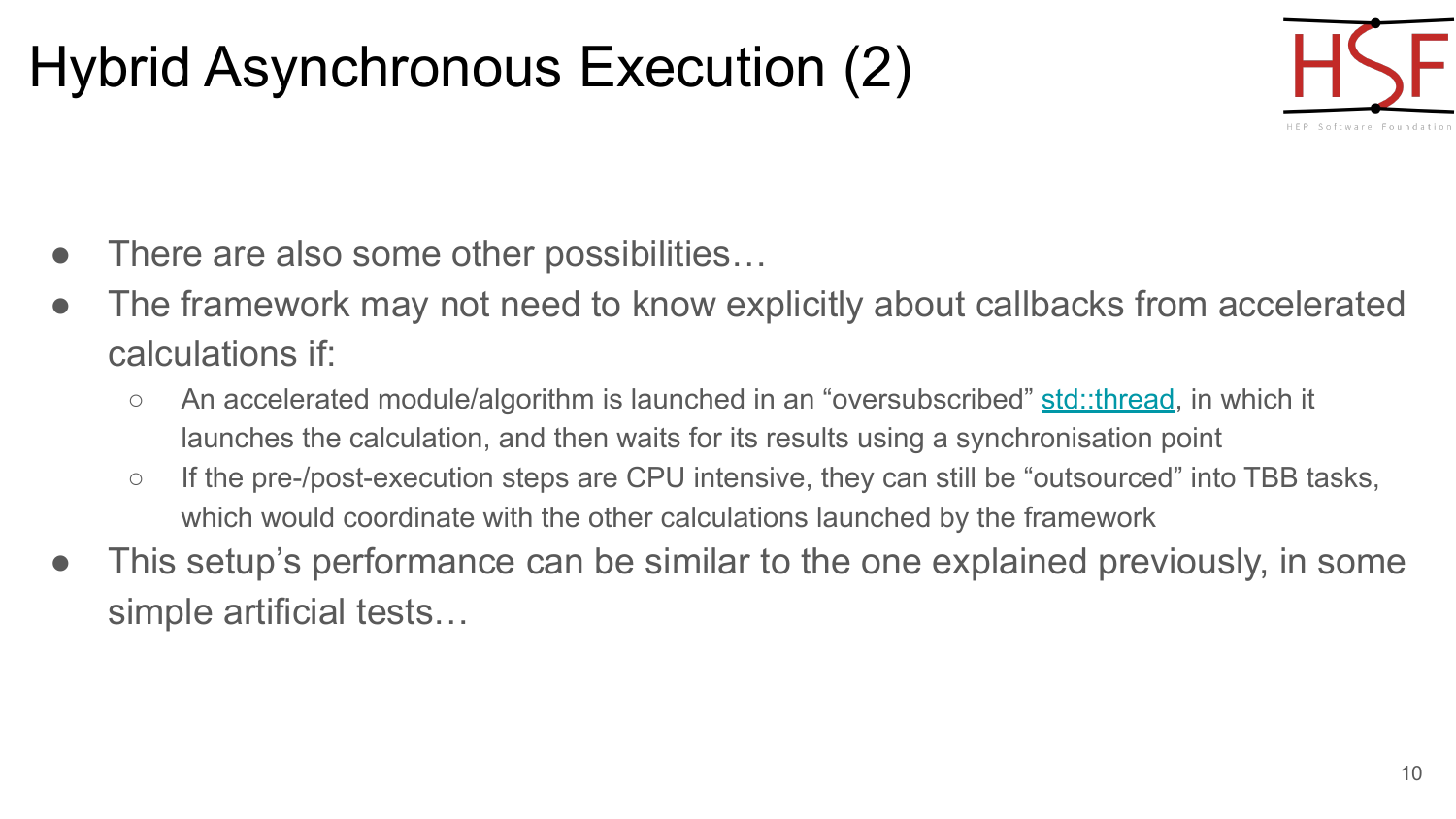# Hybrid Asynchronous Execution (3)



#### Pros:

- Can be used with very large applications to efficiently use all the resources of the underlying machine (through memory sharing using MT)
- Using a smart MT scheduling system (like TBB or HPX) can make it possible to maximise the CPU usage of the job
- Cons:
	- Ideal parallel asynchronous execution of accelerated tasks, launched from multiple threads, is not a widely needed use-case. Accelerator APIs generally don't natively support this setup.
	- The user code has to be written with asynchronous execution in mind, which can be a steeper learning curve for the developers